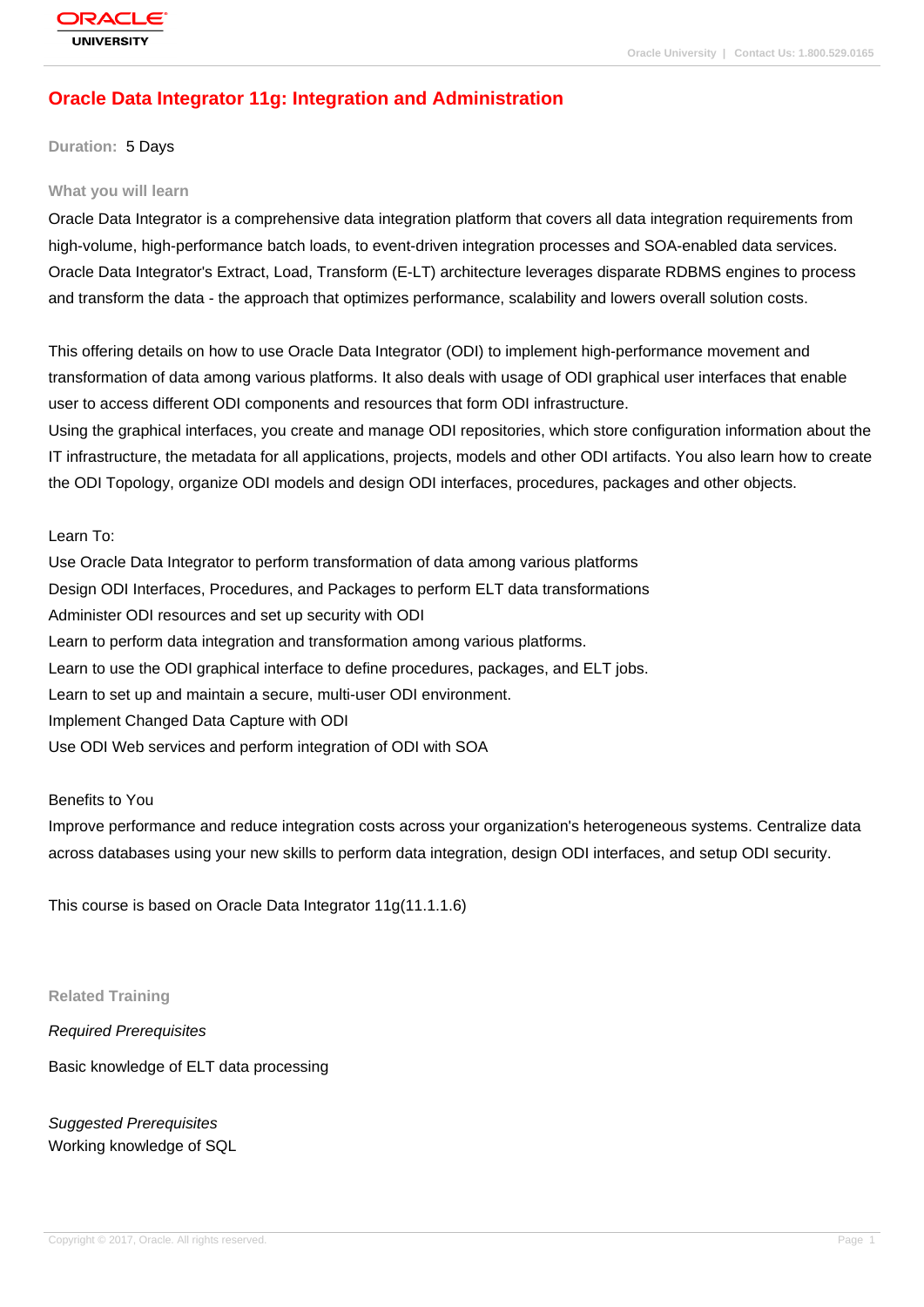**Course Objectives**

Describe ODI Model concepts

Describe architecture of Oracle Data Integrator 11g

Apply ODI Topology concepts for data integration

Design ODI Interfaces

Procedures

Packages

and Load Plans to perform ELT data transformations

Explore

audit data

and enforce data quality with ODI

Administer ODI resources and setup security with ODI

Implement Changed Data Capture with ODI

Use ODI Web services and perform integration of ODI with SOA

**Course Topics**

# **Introduction**

Identifying the Course Units What is Oracle Data Integrator? Why Oracle Data Integrator? Overview of ODI 11g Architecture Overview of ODI 11g Components About Graphical Modules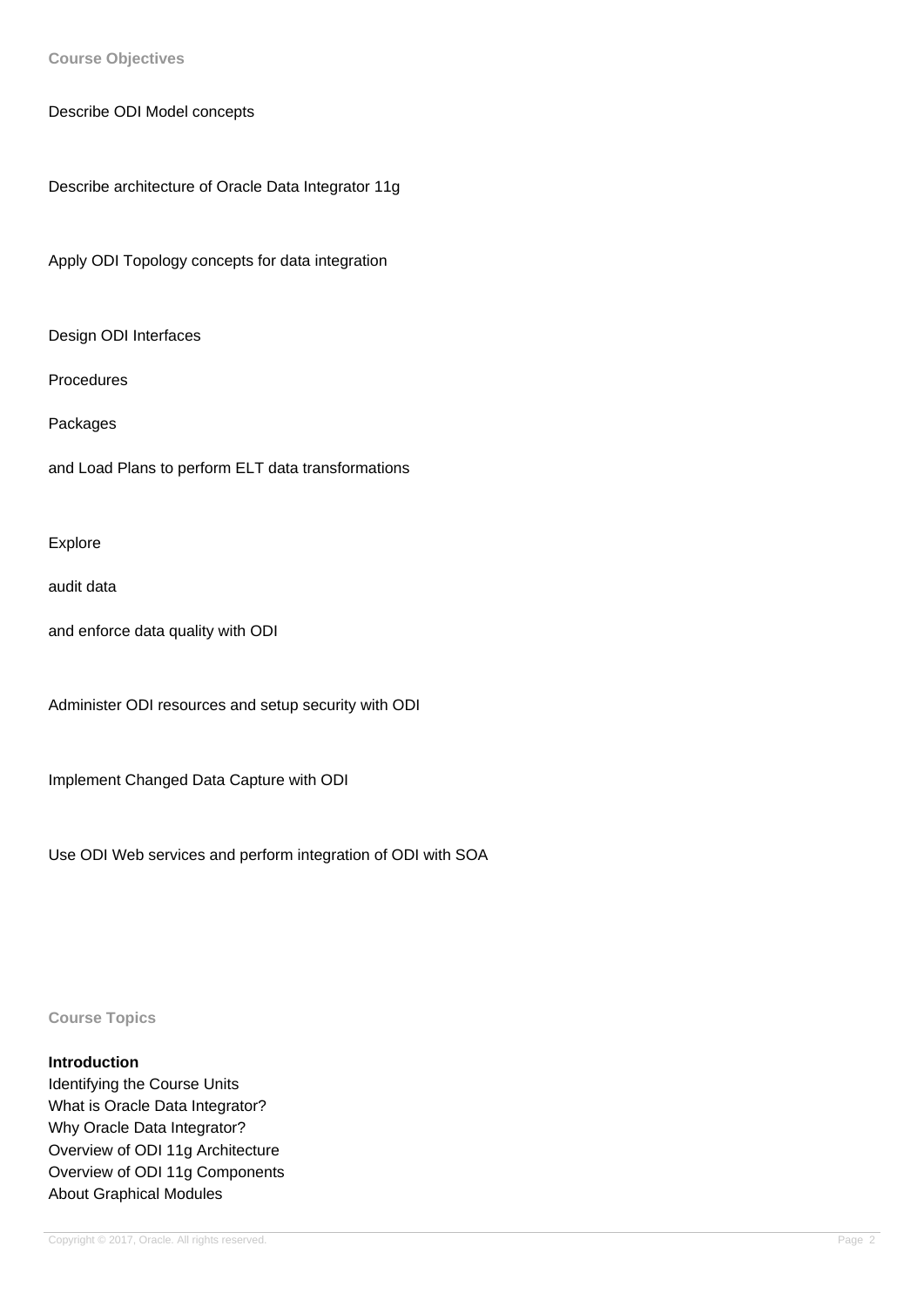# Types of ODI Agents Overview of Oracle Data Integrator Repositories

#### **Administering ODI Repositories and Agents**

Administrating the ODI Repositories Creating Repository Storage Spaces Creating and Connecting to the Master Repository Creating and Connecting to the Work Repository Managing ODI Agents Creating a Physical Agent Launching a Listener, Scheduler and Web Agent Example of Load Balancing

#### **ODI Topology Concepts**

Overview of ODI Topology About Data Servers and Physical Schemas Defining the Physical Architecture Defining the Logical Architecture Mapping Logical and Physical Resources Defining Agents Defining a Topology Planning the Topology

#### **Describing the Physical and Logical Architecture**

Overview of Topology Navigator Creating Physical Architecture Creating a Data Server Testing a Data Server Connection Creating a Physical Schema Creating Logical Architecture Overview of Logical Architecture and Context Views Linking the Logical and Physical Architecture

#### **Setting Up a New ODI Project**

Overview of ODI Projects Creating a New Project Using Folders Organizing Projects and Folders Understanding Knowledge Modules Exchanging ODI Objects and Sharing Global Objects Exporting and Importing Objects Using Markers

#### **Oracle Data Integrator Model Concepts**

What is a Model? Understanding Metadata in ODI Understanding Reverse Engineering Creating Models Organizing Models Creating Data stores Using Constraints in ODI Creating Keys and References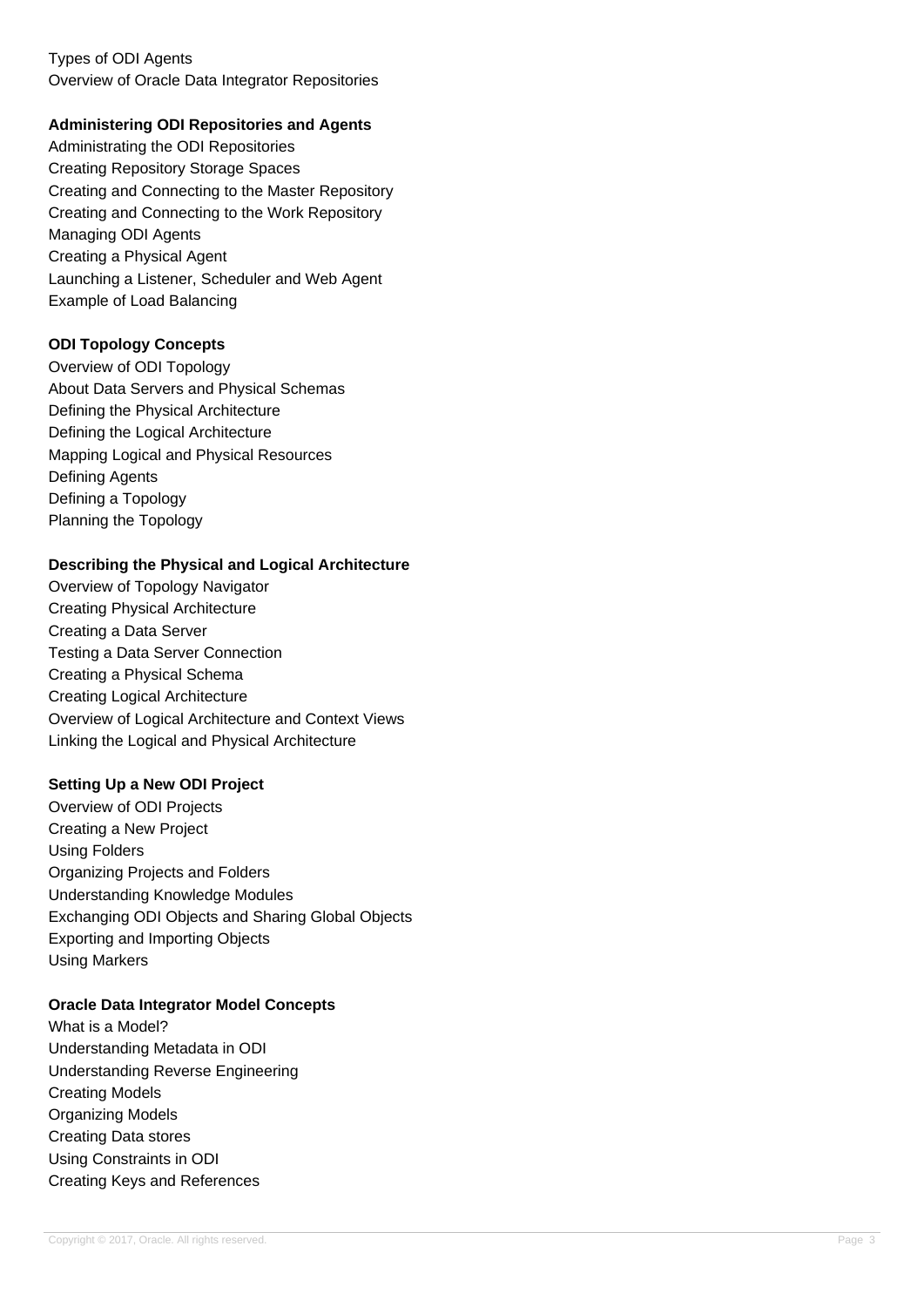# **Organizing ODI Models and Creating Data stores**

What is an Interface? Business Rules for Interfaces What is a Mapping? What is a Join? What is a Filter? What is a Constraint? What is a Staging Area? Creating a Basic Interface

#### **ODI Interface Concepts**

What is an Interface? Business Rules for Interfaces What is a Mapping, Filter, Join? Overview of Integration Process What is a Staging Area? About Execution Location Using Knowledge Modules (KM) with ODI Interface Creating a Basic Interface

#### **Designing Interfaces**

Designing an Interface Multiple Source Data stores Creating Joins Filtering data Disabling Transformations Overview of the Flow Specifying the Staging Area Selecting Knowledge Modules

# **Interfaces: Monitoring and Debugging**

Monitoring Interfaces Using Operator Viewing Sessions and Tasks How to Monitor Execution of an Interface How to Troubleshoot a Session Keys to Reviewing the Generated Code Working with Errors Tips for Preventing Errors

# **Designing Interfaces: Advanced Topics**

Using Business Rules in Interfaces Overview of Business Rule Elements Using and Tracking Variables Using User Functions Using Substitution Methods Modifying a KM Showing Variable Values in Log Using RKM for Customized Reverse Engineering

# **Using ODI procedures**

What is a Procedure?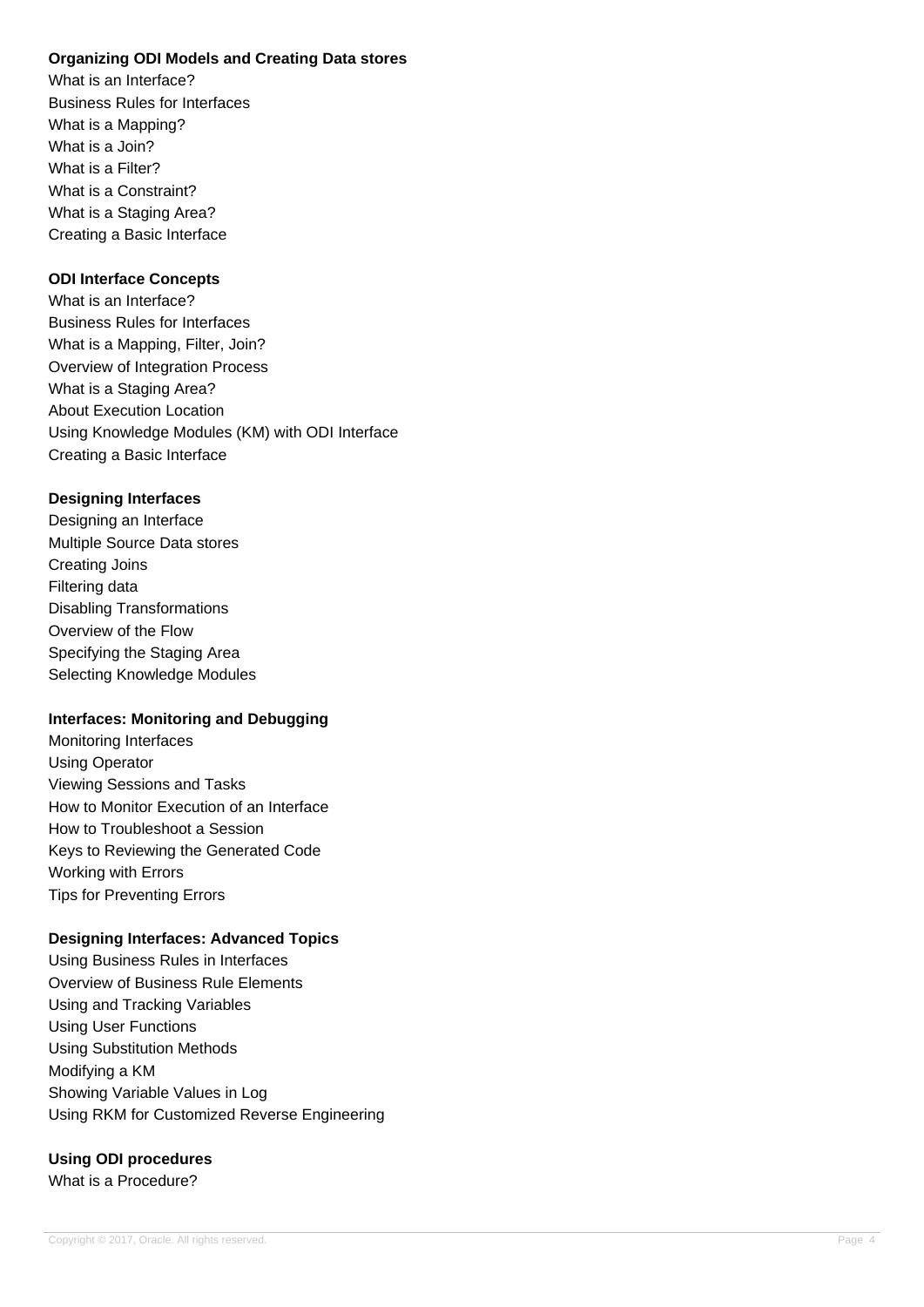Examples of Procedures Creating Procedures Adding Commands Adding Options Running a Procedure Using Operator to View Results

#### **Using ODI Packages**

What is a package? Creating a package Executing a package Creating Advanced Packages Error handling Controlling an Execution Path Creating a Loop Using the Advanced tab

# **Managing ODI Scenarios and Versions**

What is a Scenario? Managing Scenarios with Load Plans Preparing Scenarios for Deployment Automating Scenario Management Scheduling the ODI Scenario Overview of ODI version management Using Version Browser and Version Comparison Tool Handling concurrent changes

#### **Enforcing Data Quality and Auditing Data with ODI**

Why Data Quality? When to Enforce Data Quality? Data Quality in Source Applications Data Quality Control in the Integration Process Data Quality in the Target Applications Enforcing Data Quality Exploring Your Data Auditing Data Quality

# **Working with Changed Data Capture**

Overview of ODI version management Techniques of Changed Data Capture Changed Data Capture in ODI CDC Strategies and Infrastructure CDC Consistency Using CDC Viewing Data/Changed data Using Journalizing

# **Administering ODI Resources: Advanced Topics**

Using Open Tools Installing Open Tools Using Open Tools in a Package Using Open Tools in a Procedure or in a KM